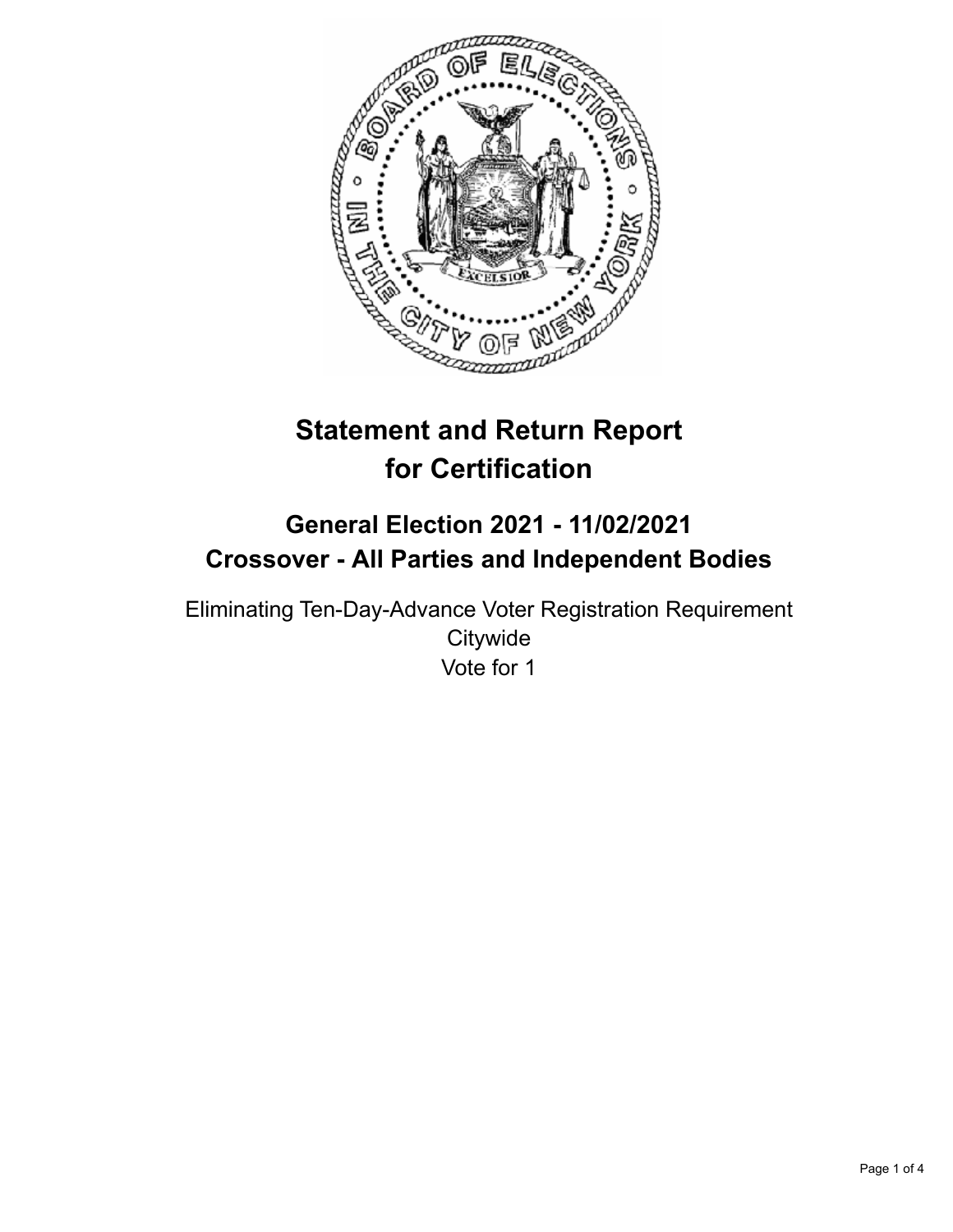

## **New York County**

| <b>PUBLIC COUNTER</b>                                    | 246,037 |
|----------------------------------------------------------|---------|
| <b>MANUALLY COUNTED EMERGENCY</b>                        | 12      |
| ABSENTEE / MILITARY                                      | 31,068  |
| AFFIDAVIT                                                | 2,100   |
| <b>Total Ballots</b>                                     | 279,217 |
| Less - Inapplicable Federal/Special Presidential Ballots | 0       |
| <b>Total Applicable Ballots</b>                          | 279,217 |
| <b>YES</b>                                               | 170,648 |
| <b>NO</b>                                                | 52,553  |
| <b>Total Votes</b>                                       | 223,201 |
| Unrecorded                                               | 56.016  |

## **Bronx County**

| <b>PUBLIC COUNTER</b>                                    | 119,351 |
|----------------------------------------------------------|---------|
| <b>MANUALLY COUNTED EMERGENCY</b>                        | 0       |
| ABSENTEE / MILITARY                                      | 8,993   |
| <b>AFFIDAVIT</b>                                         | 731     |
| <b>Total Ballots</b>                                     | 129,075 |
| Less - Inapplicable Federal/Special Presidential Ballots | 0       |
| <b>Total Applicable Ballots</b>                          | 129,075 |
| <b>YES</b>                                               | 60,911  |
| NO.                                                      | 35,928  |
| <b>Total Votes</b>                                       | 96,839  |
| Unrecorded                                               | 32.236  |

## **Kings County**

| <b>PUBLIC COUNTER</b>                                    | 326,241 |
|----------------------------------------------------------|---------|
| <b>MANUALLY COUNTED EMERGENCY</b>                        | 9       |
| ABSENTEE / MILITARY                                      | 17,570  |
| AFFIDAVIT                                                | 2,383   |
| <b>Total Ballots</b>                                     | 346,203 |
| Less - Inapplicable Federal/Special Presidential Ballots | 0       |
| <b>Total Applicable Ballots</b>                          | 346,203 |
| <b>YES</b>                                               | 163,882 |
| NO.                                                      | 88,322  |
| <b>Total Votes</b>                                       | 252,204 |
| Unrecorded                                               | 93.999  |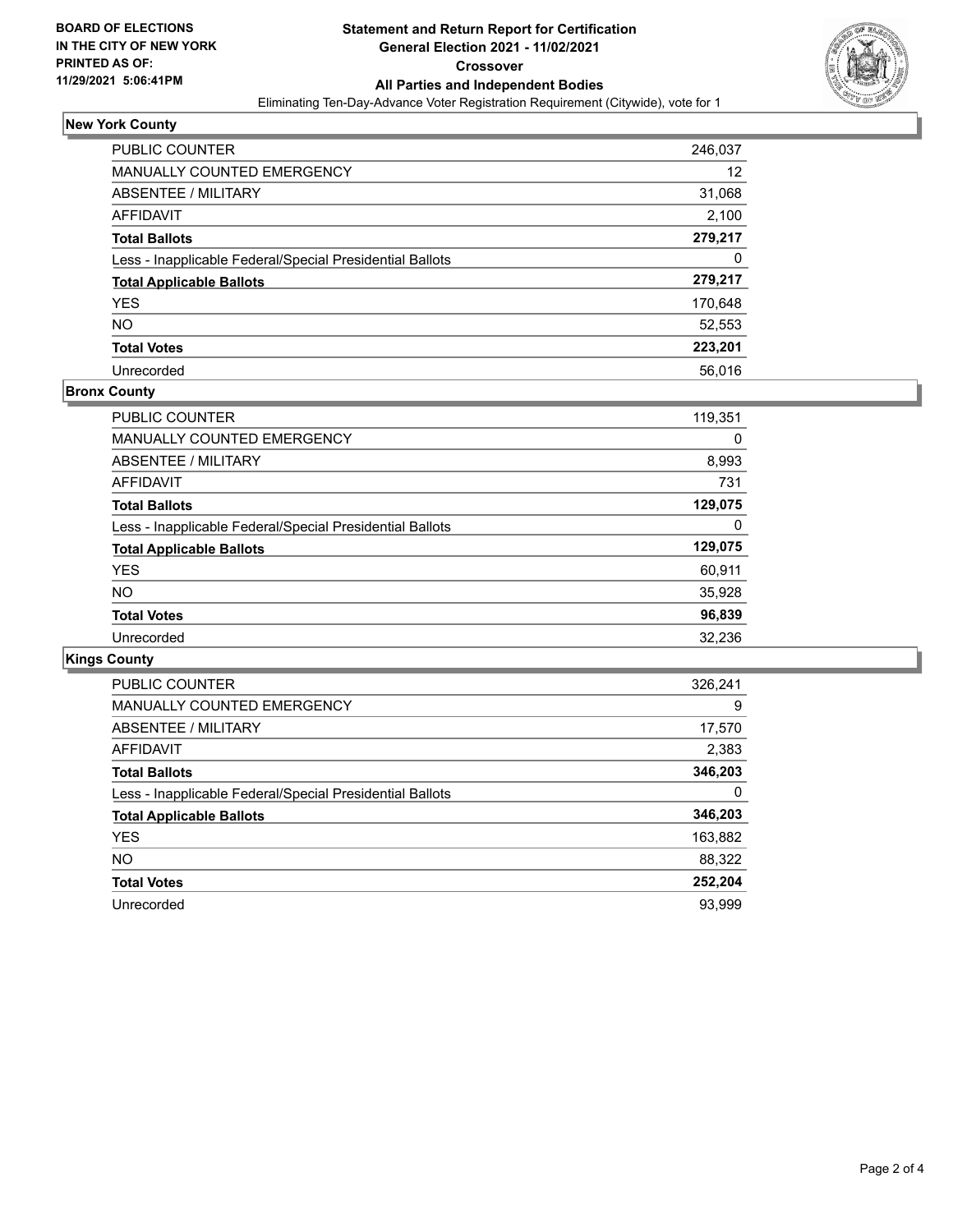

## **Queens County**

| <b>PUBLIC COUNTER</b>                                    | 263,688 |
|----------------------------------------------------------|---------|
| MANUALLY COUNTED EMERGENCY                               | 0       |
| <b>ABSENTEE / MILITARY</b>                               | 22,294  |
| <b>AFFIDAVIT</b>                                         | 1,532   |
| <b>Total Ballots</b>                                     | 287,514 |
| Less - Inapplicable Federal/Special Presidential Ballots | 0       |
| <b>Total Applicable Ballots</b>                          | 287,514 |
| <b>YES</b>                                               | 130,968 |
| <b>NO</b>                                                | 107,457 |
| <b>Total Votes</b>                                       | 238,425 |
| Unrecorded                                               | 49.089  |

## **Richmond County**

| <b>PUBLIC COUNTER</b>                                    | 101,448 |
|----------------------------------------------------------|---------|
| MANUALLY COUNTED EMERGENCY                               | 2       |
| ABSENTEE / MILITARY                                      | 5,250   |
| AFFIDAVIT                                                | 463     |
| <b>Total Ballots</b>                                     | 107,163 |
| Less - Inapplicable Federal/Special Presidential Ballots | 0       |
| <b>Total Applicable Ballots</b>                          | 107,163 |
| <b>YES</b>                                               | 29,009  |
| NO.                                                      | 67,069  |
| <b>Total Votes</b>                                       | 96,078  |
| Unrecorded                                               | 11.085  |